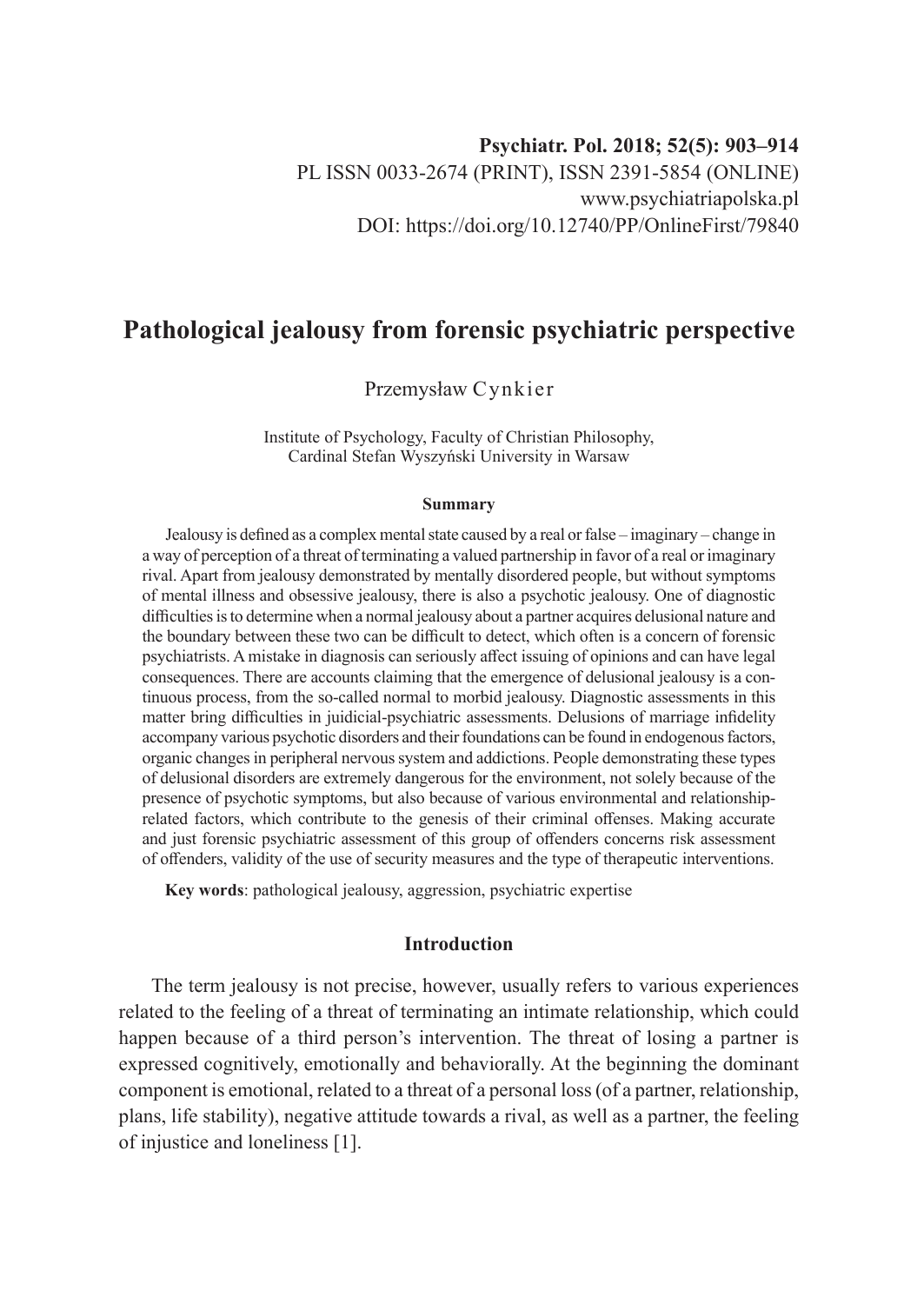Strongly expressed emotions can be easily raised by visual and verbal stimuli as well as by imagining partner's infidelity. Solidification of this type of anxious demeanor is caused by previous experience of infidelity or by initiating suspicions and mistrust, which fosters maintenance of jealousy and other accompanying negative emotions.

According to Żywucka-Kozłowska and Włodarczyk, jealousy is an anger, occurring in certain circumstances, based on two elements: emotions and situations. Emotions arise from the construction of human psyche, while situation arises from conditionings of the external world [2]. Jealousy understood as an emotion is based on the insecurity towards own self-worthiness as a person as well as own attractiveness (including sexual attractiveness) for the partner.

Thus, jealousy can be defined as a complex emotional state evoked by a real or false (imaginary) change in a way of perceiving a threat of losing a valued partnership (hypothesis, suspicion, interpretation) in favor of a real or imaginary rival who would enter an emotional relationship with a partner. It is accompanied by a mixture of various interpretations of the partner's behaviors as well as those of the rival, which generate anxiety and incline a jealous person to search for evidence of infidelity or to actions aiming at prevention of potential infidelity. The jealous person accumulates sorrow, anger, hatred, remorse, bitterness, which can epitomize in accusations towards an erotic partner [3].

Jealousy can be manifested by a broad spectrum of behaviors, from the so-called normal jealousy, which is incorporated in universal human experience to its extreme forms which are part of mental illnesses.

Factors often listed as contributing to evoking jealousy in men are as follows: erectile dysfunction, a feeling of inability to satisfy a partner's sexual desires, decrease of women's sexual drive, differences in attractiveness of partners, experience of an actual infidelity in the past, feeling of inefficiency to fulfill social roles, or psychopathological disorders expressed by alcohol abuse, personality disorders and delusional syndrome [4].

Erotic jealousy is not possible to arise without the contribution of interpersonal factor in which one person is impelled to the other or provoked by partner's attitude or by own vision of infidelity committed by this partner. This fear, growing insecurity, feeling of the possibility of losing a relationship leads to distancing oneself from a partner and initiates irrational behaviors towards this partner. Simultaneously, suspicion and distrust towards the partner and other people grow, then imaginary accusations and convictions appear. Consequently, these convictions intensify the fear, fury and further anxiety which additionally increases the amount of false judgments [5].

One of diagnostic difficulties is the agreement on when normal jealousy of a partner becomes delusional and the border between these two states can be difficult to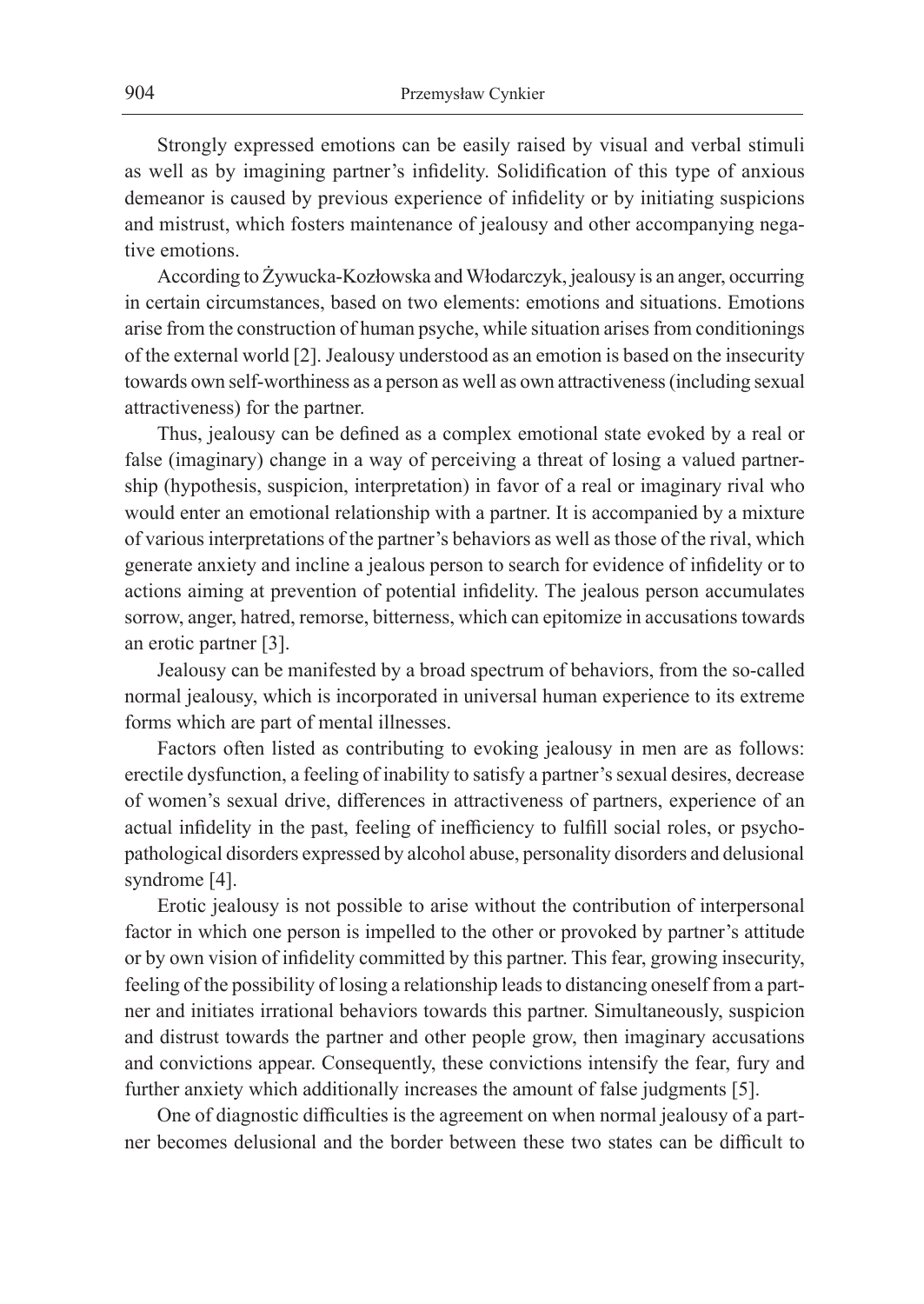determine, and this situation is often confronted by forensic psychiatrists as mistakes in a diagnosis can affect issuing an opinion and can have legal consequences. There are accounts claiming that the emergence of delusional jealousy is a continuous process, from the so-called normal to morbid jealousy [6].

Jealousy, particularly in its pathological form has been attracting attention of forensic psychiatry because there is a connection between its emergence and criminal offenses, especially domestic violence, other forms of aggressive behaviors and homicides [7].

# **Obsessive jealousy**

Sexology comprehends pathological jealousy, one which becomes atypical in its form and substance. Most often it takes on a form of a long-lasting obsession, sometimes lasting years, and it can influence the entire psyche, fulfill all thoughts, control emotions until paranoiac syndromes develop [4]. Obsessive jealousy is an unsettling phenomenon, often can remain unrecognized and not taken into account in classifications of mental disorders.

On the contrary to delusional jealousy, characterized by a presence of strong, faulty convictions about a partner's infidelity, people showing obsessive jealousy suffer from bothering, recurring, unpleasant thoughts about a partner's infidelity. Ruminations are undesired, invasive and irrational, unwanted and unknown to the personality of a jealous person. These people know that they are in possession of no evidence of infidelity, however, are not able to suppress the key psychic aspect of their jealousy, namely intrusive thoughts about infidelity, which they cannot control. Jealousy in its overvalued idea takes on a form of a dominant thought, however, a jealous person does not have assumptions of the intensity of delusions [6, 8].

This type of a disorder can be treated by a cognitive therapy and SSRI medication, which are commonly used in treatments of obsessive compulsive disorders [6].

#### **Delusional jealousy**

Apart from so-called normal, obsessive or anancastic jealousy, taking on a form of an overvalued idea, there is also a jealousy of delusional nature [4, 8]. Delusions of marriage infidelity are considered with regard to various diagnostic terms, nevertheless referring to psychotic processes. The following terminology is acknowledged: delusional marriage infidelity syndrome, Othello syndrome, psychotic jealousy, syndrome of erotic jealousy, pathological jealousy or marriage paranoia [7]. This variety of terms and psychopathological states described by the above-listed terms leads to misunderstandings and ambiguity, both with regard to a diagnosis and to the assessment of sanity. Also, it can imply entirely different ways of therapeutic proceedings which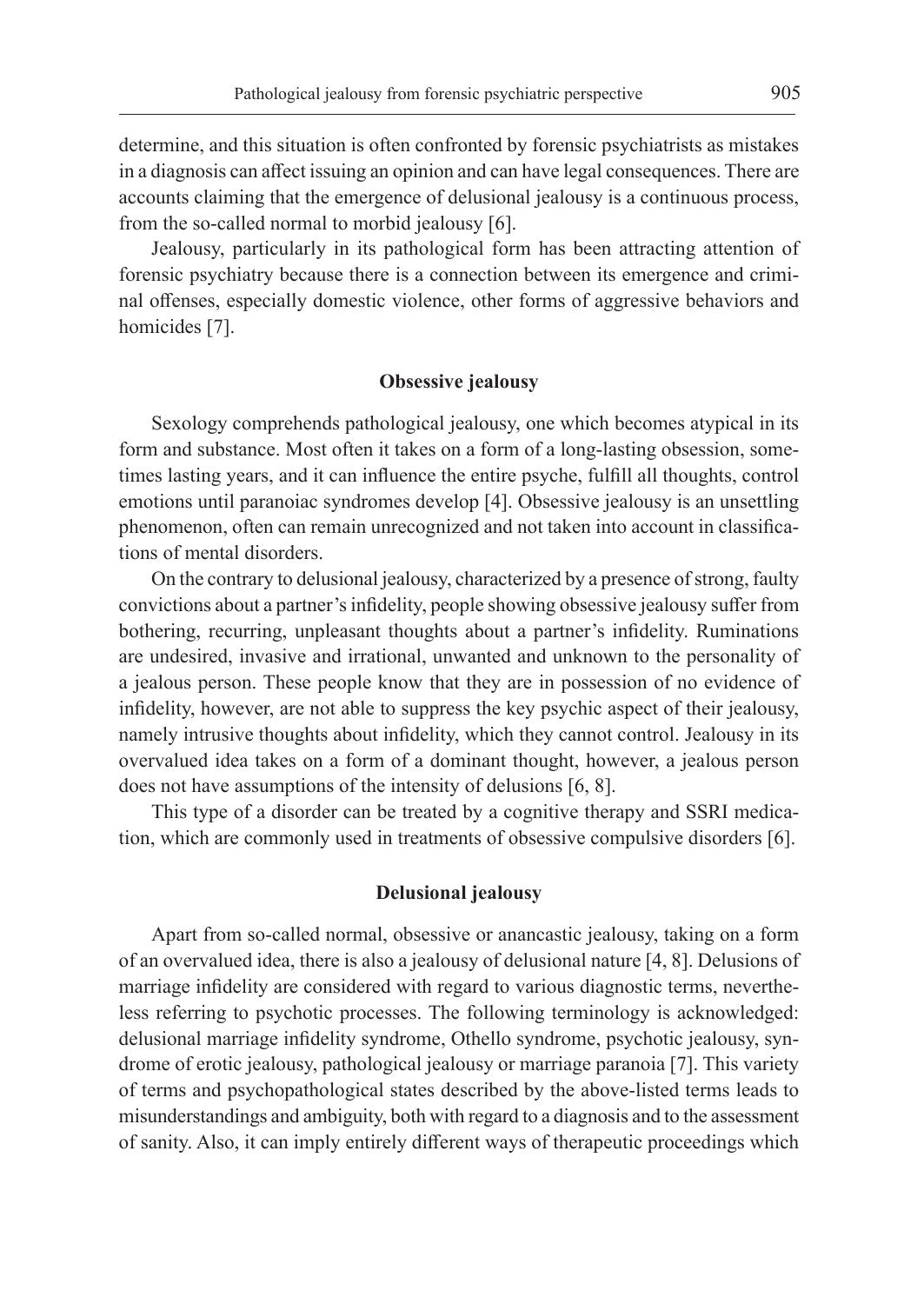has distinctive consequences for the assessment of the validity of security measures. Moreover, it constitutes additional difficulty for the judicial organs which are supplied with several expert opinions with different terminology.

There is a view saying that delusional jealousy occurs only when a person affected by it is convinced or suspects infidelity of a partner. Another position says that merely a belief or suspicion are not sufficient to identify a pathological jealousy. It is necessary for a person to display anxiety, fear of losing a partner or his or her position in the partnership, which should evoke stress and interfere with functioning of the jealous person, both people, or partnership [9].

Typical behaviors accompanying delusional jealousy include: multiple accusations about infidelity without sufficient evidence, demands for assertions or imposing of pledging faithfulness, humiliating and controlling partner's behaviors as well as demanding information concerning thoughts, views and fantasies. The so-called delusional activity comes down to realizing powerfully expressed need of control in form of various ways of manipulating, deceiving, searching of personal belongings, listening in telephone calls, and controlling correspondences. Emotions present at that time such as anger, sorrow, pain, humiliation, fears and contradicting desires lead to increasing search for eventual evidence of infidelity, which could not be found, which in turn make neutral behavior acquire characteristics of these evidences.

Intensifying delusional judgments could be expected if a partner is more prone to submissiveness towards a jealous person or if this partner behaves in certain ways in order to fulfill expectations of a jealous person or if there is excessive closeness between them. Initially this situation is accompanied by an atmosphere of a mystery and intrigue, sharing situations like these could be exciting for partners or even create a sexual arousal or contribute to a greater integrity of a partnership, however, this lasts only until certain time. Usually there comes a moment when a partner is not able to fulfill the expectations of a jealous person because it is infeasible. Attempts at leaving the above described constellation by one of the partners turn into an embers of anxiety, fear and evoke suspicions of disloyalty, to the pathological extent.

There is no unambiguous assessment of the frequency of occurrence of these delusional disorders, mostly because of unclear diagnostic criteria [10]. Moreover, delusions of jealousy/infidelity occur as one of psychopathological elements in other mental dysfunctions [7, 11, 12], which additionally makes these assumptions more difficult.

Soyka and Schmidt [13] analyzed admissions to a psychiatric hospital in Monachium across the years 2000–2008 and stated that among more than 14,000 patients there were only 72 (0.5% of the total sample) people with verified delusions of jealousy (patients with schizophrenia, organic psychoses, paranoiac psychoses, alcohol psychoses).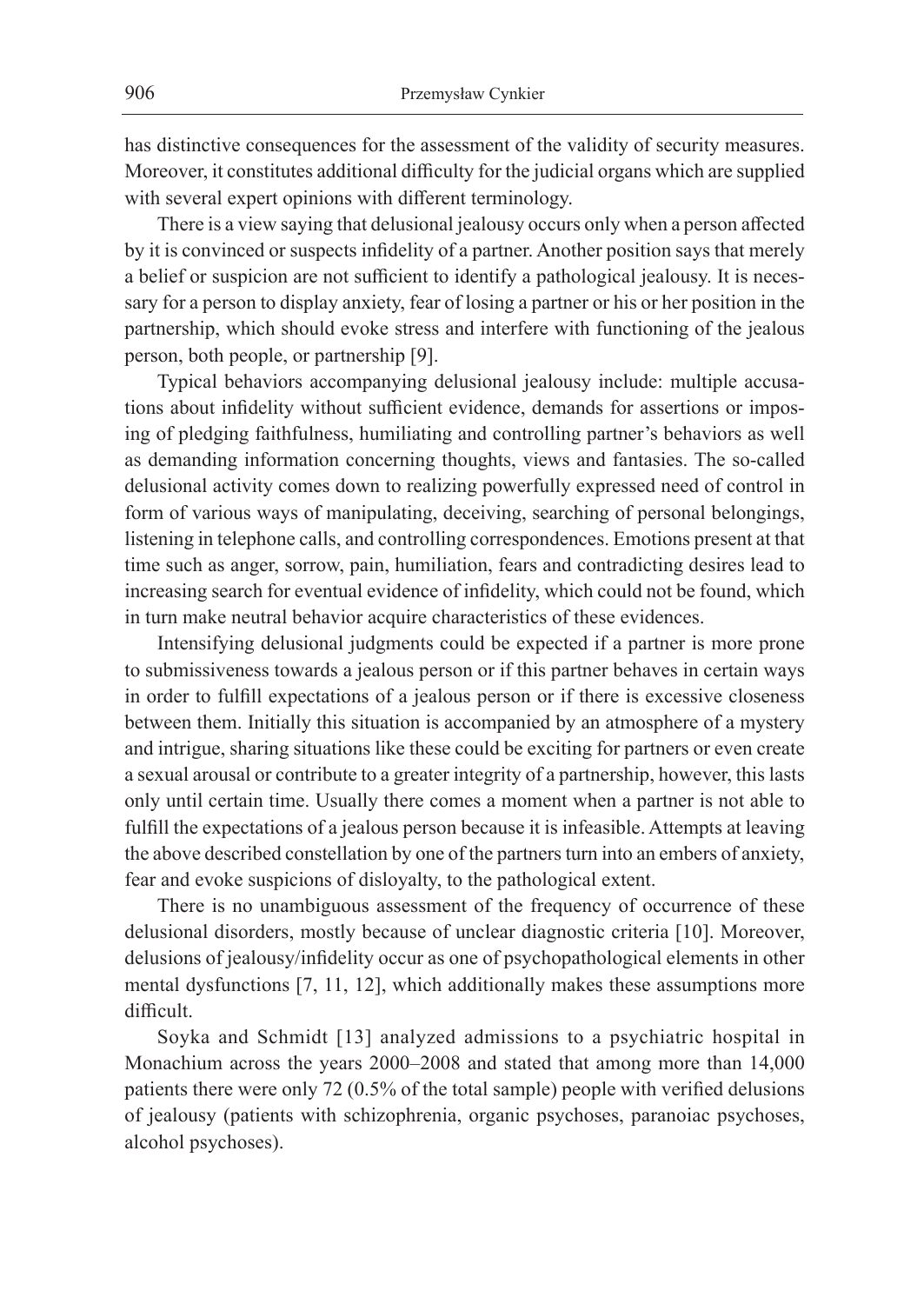In another research which involved 8,000 of mentally disturbed people, Soyka et al. [14] determined the prevalence of delusions at 1.1%. These delusions were most often encountered among organic psychoses (7.0%), paranoiac disorders (6.7%), alcohol psychoses (5.65), and schizophrenia (2.5%), while they practically did not occur among affective disorders (0.1%). Women most often suffered from delusional jealousy while having schizophrenia, men while being affected by alcohol psychoses.

On the other hand, Singh et al. [8] indicated that the most common diagnoses related to morbid jealousy were schizophrenia (34%), depression (30%) and substance abuse (20%), jealousy with morbid intensity occurred also in bipolar affective disorder  $(6\%)$  and other mental disorders  $(10\% - \text{obsessive-compulse}$  disorder, generalized anxiety disorder, dementia). Because delusions of jealousy are incorporated into other mental disorders, they are accompanied by other pathological judgments: religious, false identification of people, entitlement, and coincidence of delusions increase the probability of dangerous behaviors towards a partner [7].

People suffering from delusions of marriage infidelity usually experience it in their early thirties and it is presumed that older age (late adulthood) constitutes an element of increased risk. This concerns mostly men (70–90%), frequently married, but also divorced and in separation. Other factors fostering jealousy include situations in which a spouse works away from home, has frequent contacts with people of the opposite sex and is considered to be sexually attractive by a jealous person. Women – both mentally disturbed as well as partners of mentally disturbed men – are characterized by increased risk of suicides in comparison to men [7, 8].

Delusions of jealousy require primarily pharmacological treatment. It is necessary to conduct a therapy of the disorder which is accompanied by delusions of infidelity, such as schizophrenia. It is indicated that new generation neuroleptics and anticonvulsant medication have positive effects, also on impulsive behaviors and excessive emotional excitability. If delusions of jealousy occur with depressive disorders, they require a separate treatment [6, 7].

#### **Background for delusions**

The causes of pathological jealousy can be varied. Sexologists most often list: traumatic early experiences and sexual encounters (incest, harassment), insecurity about sexual roles and difficulties in sexual life, own erotic experiences (large amount of partners – projection), sisorders of sexual preference (masochism, sadism, candaulism), addictions, psychoses and central nervous system disorders [4].

Increasing significance in the development of jealousy and infidelity delusions is ascribed to neurobiological factors, which corresponds with a current trend of research about background of mental disorders. In this type of delusions, a special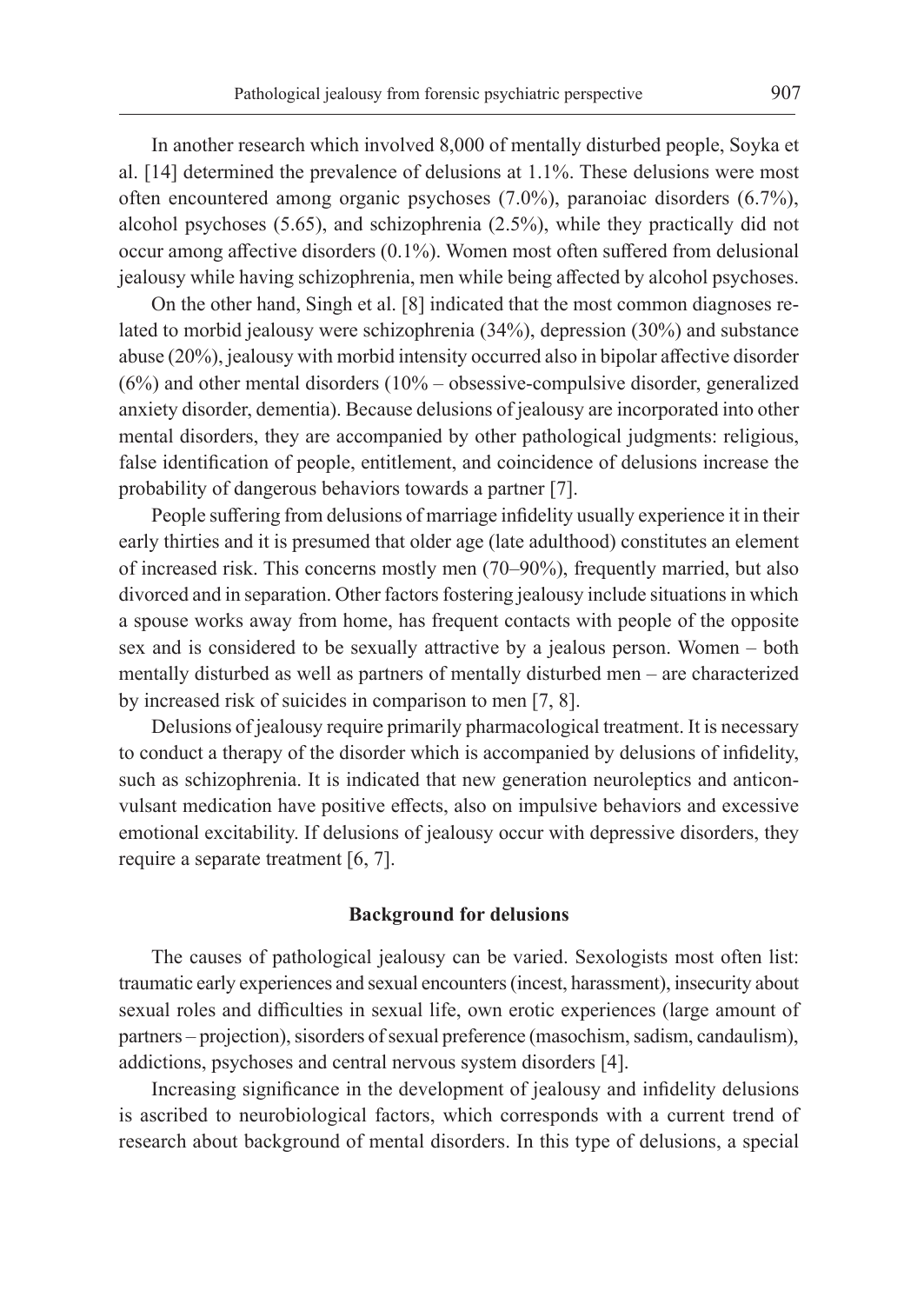attention is paid to organic factors. Moreover, systemic diseases are listed – lupus erythematosus, thyroid gland diseases as well as damages of the central nervous system (changes in the frontal lobes, diffuse brain atrophy). It has been noticed that morphological changes in the brain are often accompanied by clinically detectable shortages of memory, which is considered to be significant in etiology of delusional disorders of jealousy [7].

Delusional jealousy can be also caused by neurological diseases: cerebral strokes, Parkinson's disease, brain injuries, dementias, including Alzheimer-type dementia, or dementia with Lewy bodies. One of factors contributing to the occurrence of delusional system is intake of agonists of dopamine, and an evidence for this hypothesis can be found in the fact that after discontinuing of taking medication from this group, without psychoactive medication, the delusions resolve [15]. There are reports claiming that almost one third of delusional jealousy syndromes in marriages is conditioned by neurological disorders [16], especially Parkinson's disease [17], in which apart from pathological processes in a form of decrease of the grey matter in left side of the frontal lobe, there is a factor relating to treatment with dopamine agonists.

There are discrepancies in brain responses of healthy women and men concerning jealousy. In the case of men, spheres in visual cortex, amygdala and hypothalamus responsible for sexual and aggressive engagement are activated, while in the case of women jealousy stimulates brain spheres responsible for higher cognitive functions and area of superior temporal sulcus. Taking this into consideration, it can be stated that each of sexes had different brain modules liable for processing signals of sexual and emotional jealousy of a partner, however, only to a certain extent of reactions, because these differences had never been noted in functioning of the central nervous system in terms of mental disorders [18].

Furthermore, delusional jealousy has its background in alcohol or psychoactive substances, especially amphetamine, which by influencing dopaminergic management fosters generating jealousy in its pathological form. Another substance listed as contributing to these disorders are cannabinols [7, 11, 19].

Frequency with which people addicted to alcohol experience sexual jealousy is estimated to be 35% in the case of men and 31% in the case of women. 27% of men and 15% of women display signs of morbid jealousy. It has been noticed that the increase rate of jealousy is different for each sex. In the case of men, the higher they rated the sexual satisfaction in a partnership and had a greater sense of stability of a partnership, the weaker was the intensity of their jealousy. In respect to women, intensity of jealousy negatively correlated with the length of a relationship, and positively with the intensifying symptoms of an addiction [20].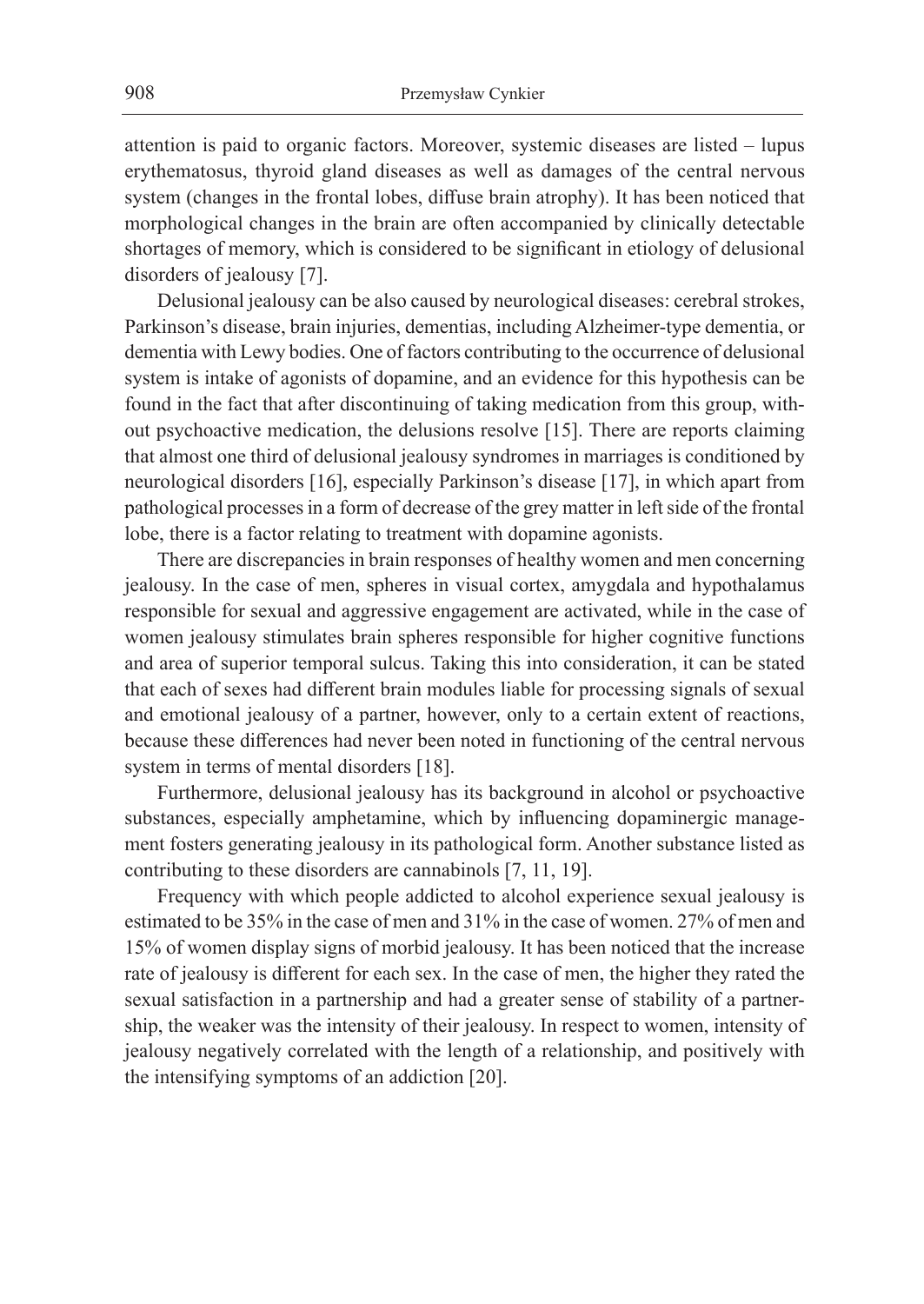#### **Pathologically motivated aggressive behaviors**

In delusional disorders focusing on a partner's infidelity, jealous people treat their false reception of various actions as real and intensify it by pathological interpretation of memories which are in turn strengthened by strong emotional charge. By doing this, quasi-logical systems of jealousy are created. They constantly accuse a partner of infidelity and stubbornly attempt to validate their suspicions by delusional activity. Sometimes "interrogations" can take a form of tortures, and inspections are not limited to checking possessions, but also involve partner himself (including genitalia). In situations when the accusations of infidelity are vividly unrealistic (acts committed with enormous amount of partners, with close family members, with animals, in public places, in unreal time, etc.), diagnosis is not troublesome. Intensified behaviors in order to proof infidelity indicate an increased risk of aggression (verbal, physical and sexual aggression), also a murder or a suicide cannot be excluded [21].

Apart from delusions, a factor increasing the risk of aggression in relation to a partner or a spouse is a presence of auditory hallucinations which exhort to attack a partner [22]. Occasionally in this group of offenders, feeling of helplessness towards a partner, a tendency to isolation from the environment, uncertainty and depression develop simultaneously and can be mitigated by alcohol, which increases mental disorders and causes the risk of aggression to increase [6]. At some point the perpetrator is left alone with his/her problem, feels misunderstood by his/her environment, unsafe, and in his/her opinion is humiliated by a partner, which makes him/her isolate even more and limits his/her abilities of finding a constructive solution for a situation, thus then the only solution is violence.

People experiencing delusions of infidelity show various forms of hostile behaviors, from lightly expressed in verbal aggression, tendency to initiate arguments with a partner to domestic violence and murder of a partner, less often of a supposed lover. Basing on research by Silva et al. [7, 23], it appears that majority of mentally ill perpetrators who murdered own spouse showed aggressive behavior towards a partner before. Despite that, majority of perpetrators showed aggressive behaviors in the past, there were also instances of homicides motivated by pathological jealousy when signals of a coming danger could had not been identified. It has been determined that usually crime tools involved firearm or knife.

Generally, various factors contribute simultaneously to a particular behavior and their negative constellation causes the perpetrator to violate the law. In this case, a so-called multimotivational act follows. Therefore, if by analyzing some distinct behaviors one motif is discovered, it must be comprehended that this motif was dominating, however, not the only one [24]. In a legal understanding, a motif is usually understood as an external factor which stimulates an individual to act in a particular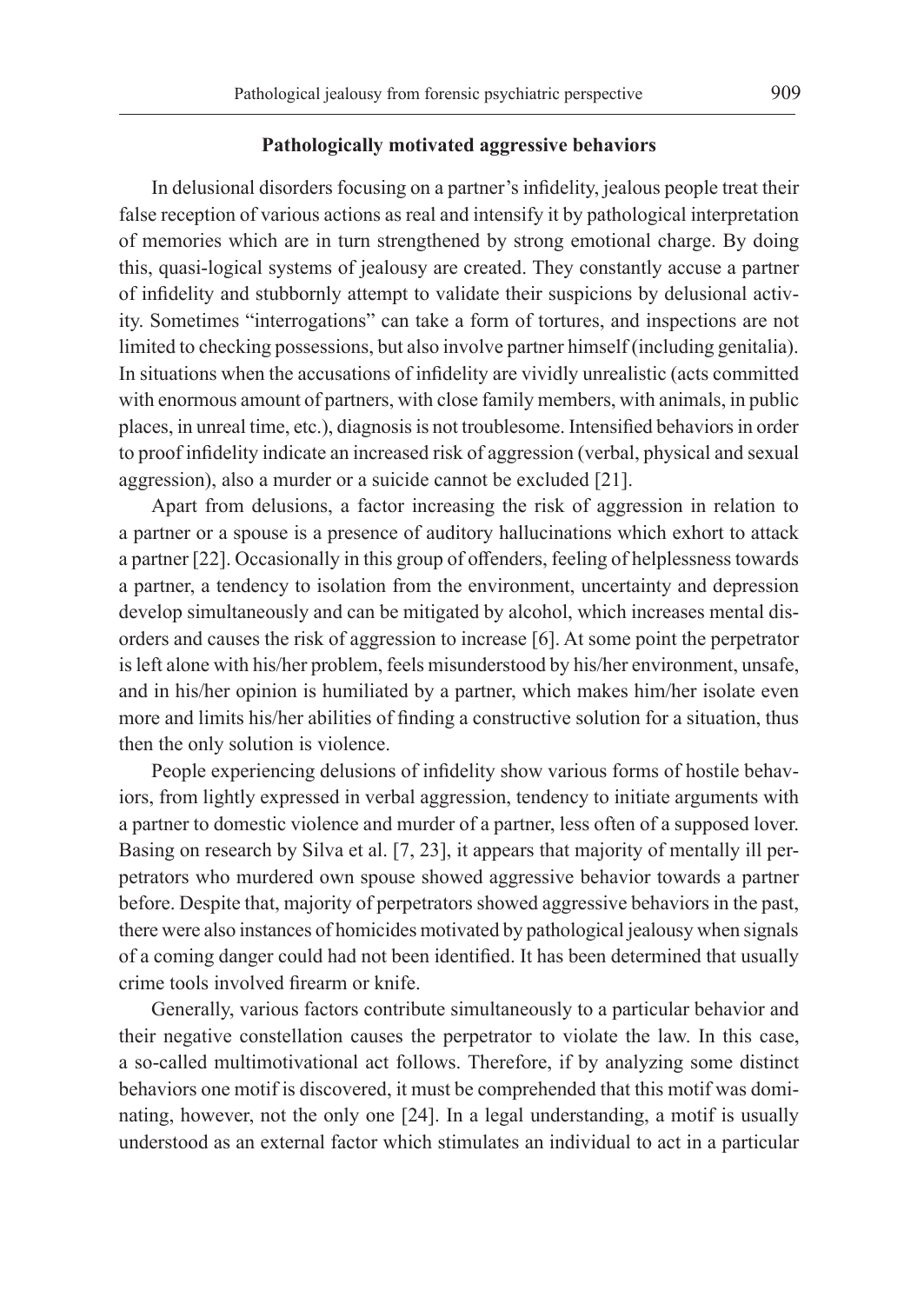way [25]. Among most common motifs of murders, there are economic, sexual and hatred motifs as well as jealousy.

In the case of intrafamily murders committed by psychotically disordered people, usually the victims include life partners, spouses or cohabitants. In the case of cohabitants, the risk of becoming a victim as a woman is several times higher than in the case of spouses [26]. The presence of morbid disorders is not assigned a primary role in the genesis of murders of partners, while taking into consideration chronic conflicts as well as inadequate situational reactions which are responses to the difficulties encountered in relationships.

According to Majchrzyk [27], the external factors constitute an important element contributing to the occurrence of aggressive behaviors, mostly motivated by fear. This behavior becomes a result of inaccurate perception of an external situation, which happens to people suffering from syndromes of marriage infidelity delusions. The author also lists two types of factors: constant or long-term and so-called close ones which directly trigger offensive behaviors.

Taking into consideration the fact that environmental factors play a decisive role while relating to a particular person and that this person has a false way of the world's perception, it seems that in the case of people with increased levels of jealousy, situations when they feel moral pain associated with a false conviction that the environment knows about a partner's infidelity, can be especially painful. Situations in which they feel threatened, associate with a possibility of infidelity, disloyalty, embarrassment or humiliation (imaginary or real) weaken their self-control. Most often, there is a chronic situation of mental burden and increasingly growing tension [28].

Moreover, a constellation of neutral events which acquires delusional explanations can contribute to an aggressive attack. It can involve an unexpected meeting with a person considered a rival, unconventional behavior of a partner even in a neutral situation, necessity for separation from a jealous husband or wife (e.g., business trip, stay at a hospital, extra family duties outside of home), kind behavior or one showing an interest of a partner towards a supposed lover. Because of these situations, hitherto evolved schemes of behaviors attempted on controlling a partner fail, become ineffective in terms of monitoring or correcting "unfaithful" person. Perpetrators are characterized by intensified disintegration anxiety and a tendency towards accumulating emotional tensions. They are highly suspicious, which is expressed by hostility towards the environment, caution towards people, which leads to experiencing anxiety and negative attitudes towards other people [28].

Radojević et al. [29] analyzed 766 murders (autopsy results, assessment of perpetrators and victims, assessments of nature of the relation between perpetrators and victims) and divided motifs into asexual and sexual ones. Among asexual motifs, jealousy was a dominant trait which led to a murder. This group included both murders motivated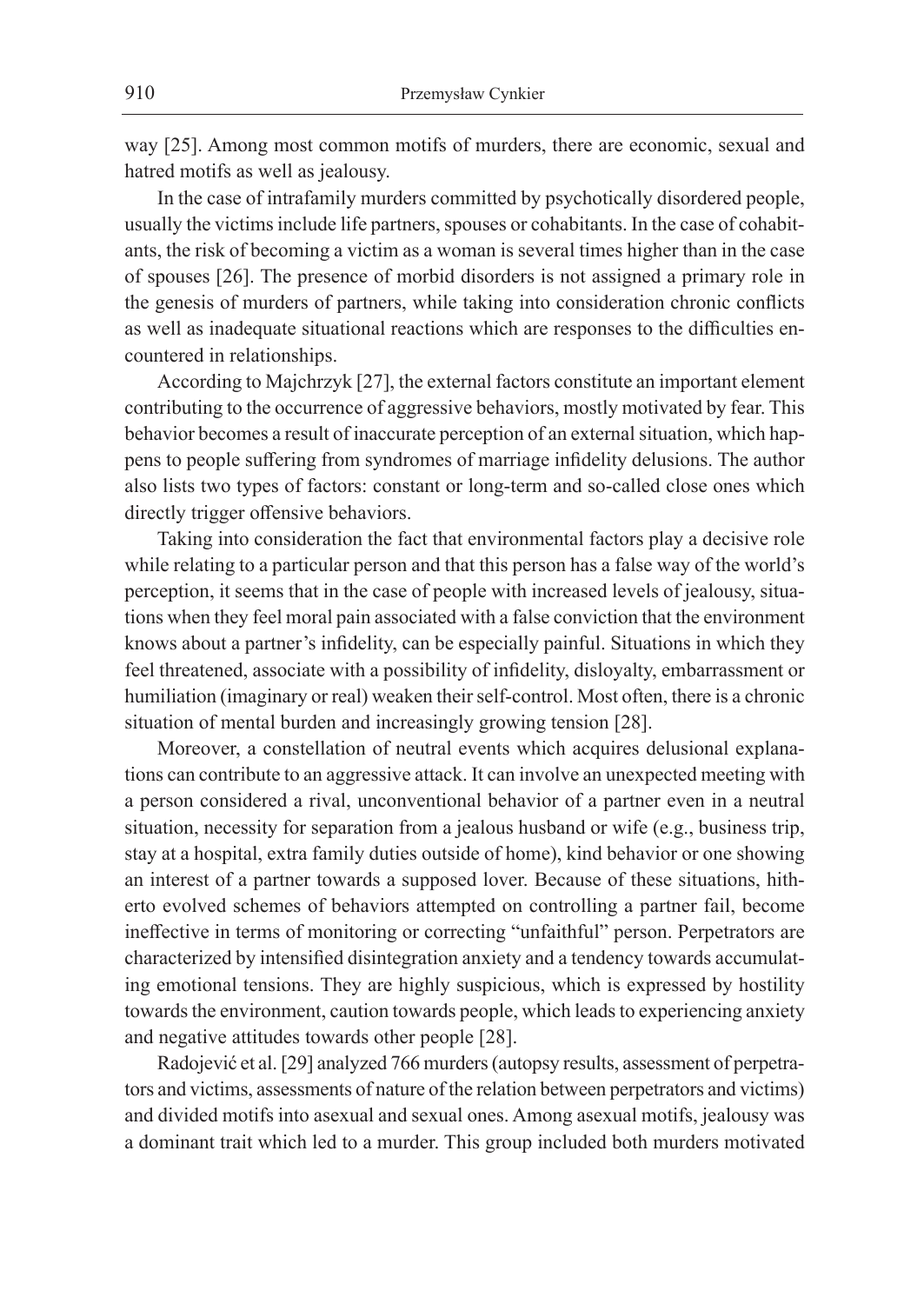by infidelity of a sexual partner and motivated by jealousy. According to the authors, these motifs should be assigned to the so-called emotional motif murders, also when jealousy is of delusional nature. Przybyłek et al. [30] drew similar conclusions and stated that in the group of emotional-delusional murderers there are perpetrators who, apart from delusional aspect, are motivated by revenge, feeling of injustice or feelings of insecurity and fear, which additionally weakens their ability to control their actions while committing a crime.

The research conducted by Muzinić et al. [21] concluded that every fourth perpetrator of a murder in which jealousy was a significant motif, was mentally ill. Considerate majority of people showed chronic mental disorders, and only in 0.5% of cases offenses were committed at a time of a noticeable intensification of psychotic symptoms; in these situations, no provocative signs given by victims were noted. All perpetrators with psychotic jealousy were diagnosed as insane. It was concluded that there was a risk of repeating these acts by majority of the offenders, hence they were assigned psychiatric treatment.

#### **Recapitulation**

Etiology of offenses committed by pathologically jealous people is multifactorial and the assessment of motivational background can be troublesome and at times even controversial. This arises from various forms of expressed jealousy, its varying intensity as well as its destructive consequences for a relationship. Additional difficulty in the assessment of contribution of jealousy to criminal offenses is the presence of other elements sometimes unrelated to the perpetrator, such as a partner, dyadic factors, nature of the relationship as well as environmental factors influencing behavior of a perpetrator.

Sometimes the assessment of a perpetrator's mental state, particular psychopathological disorders, personality predispositions, involvement of addictions – and consequently the assessment of sanity in relation to charges, is entirely different in expert reports prepared by different groups of psychiatrists and psychologists. An expertise should be precise and just not only because of case requirements, but also because of the need to determine potential threats caused by offenders and in order to undertake adequate preventive actions.

Pathologically jealous women usually suffer from schizophrenia spectrum disorders. Aggressive behaviors motivated by jealousy are more often ascribed to men and most often their occurrence is associated with chronic alcohol abuse. The significance of alcohol (as well as other psychoactive substances) is increasing for intensification of the so-called normal jealousy and its transformation to the level of mental disorders. For this reason alcohol becomes a significant factor in the genesis of jealousy on every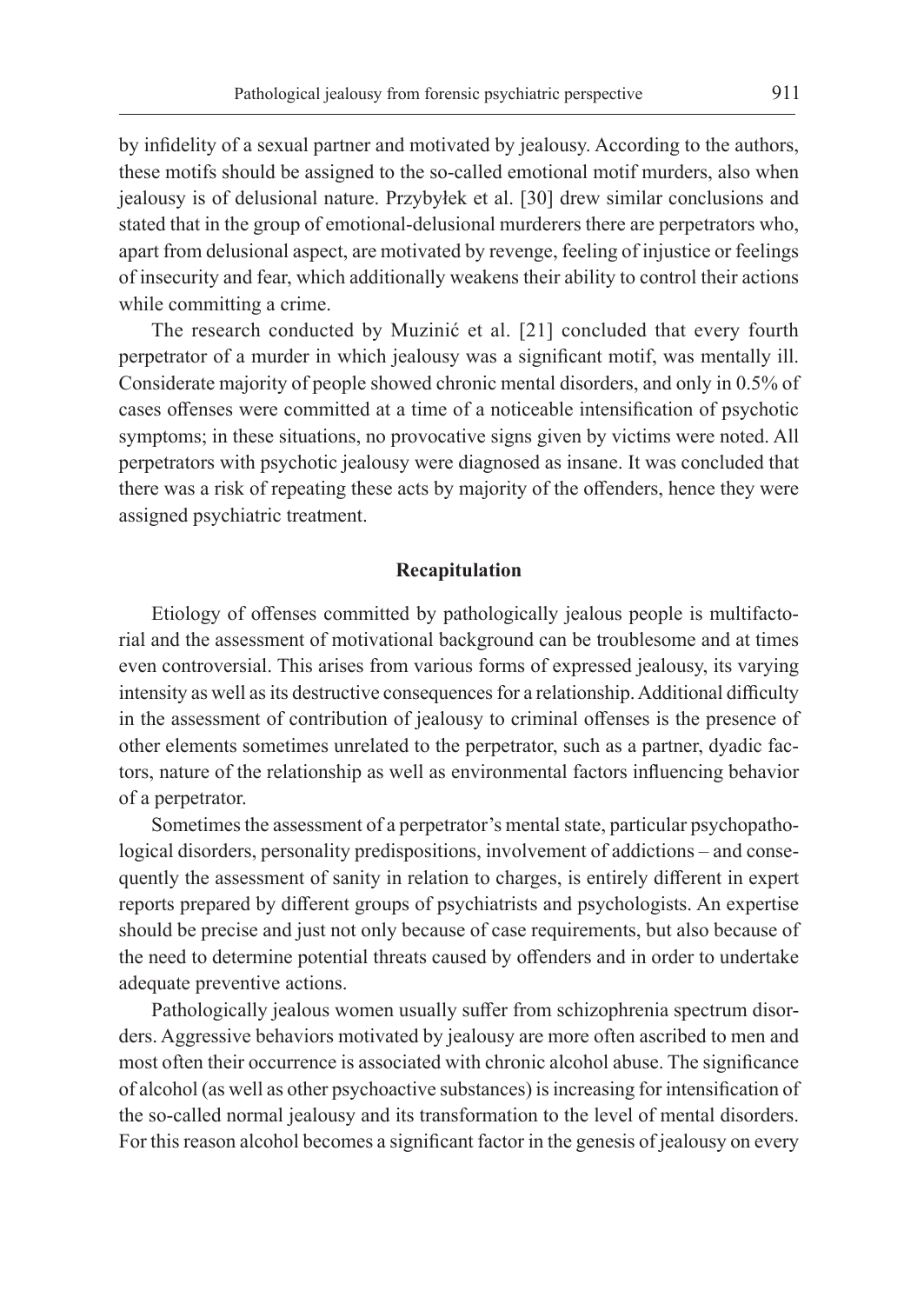level of its emergence and development. Usually crimes motivated by jealousy are associated with a chronic psychotic process which is concentrated on a partner, a supposed rival or other people who "assist" infidelity. People with delusional jealousy have also a very low level of criticism towards own convictions [21]. A lowered level of illness insight is a well-known factor of aggression risk, which should cause expert witnesses to balanced assessment in terms of the necessity of using security measures.

According to Gierowski [28], mechanisms of creating pathological needs and motifs can be very similar to mechanisms in healthy people. Differences between healthy and pathological behaviors are often expressed only in terms of quantity; pathological phenomena, i.e. delusions, activate mental mechanisms which are not very different from those of healthy people. For issuing forensic psychiatric opinions, in the cases of people with morbid jealousy, it is necessary not to be content with psychopathological assessment, but also to take environmental factors into consideration, because they play a significant role in the genesis of offensive acts.

Similar views were articulated by Muzinić et al. [21], in their multi-faceted analysis of perpetrators of crimes motivated by jealousy and they concluded that there is no clear difference between so-called normal and pathological jealousy. They suggested considering jealousy on three basic levels. Apart from so-called common jealousy (without pathology of mental life) and abnormal jealousy (mental disorders present, however, without the involvement of morbid factor: personality disorders, organic symptoms, psychogenic reactions, alcohol and drugs abuse), they differentiated a psychotic (pathological, morbid) jealousy with clearly defined delusional dimension of convictions relating to a partner. According to the authors, this differentiation is useful not only in terms of diagnostics, but also in terms of prevention, because while it is highly improbable for healthy people to commit crimes motivated by jealousy (especially if they receive psychotherapy or get substance abuse treatment), mentally ill people are exposed to the high risk of occurrence of pathological motif as a condition of a crime. This group of mentally ill offenders is associated with the highest risk of aggression and requires exceptionally intensive and complex therapeutic actions.

## **References**

- 1. Zaleski Z. *Od zawiści do zemsty*. Warsaw: Academic Publishing House Żak; 1998.
- 2. Żywucka-Kozłowska E, Włodarczyk R. *Zazdrość w perspektywie zbrodni i samounicestwienia*. Studia Prawnoustrojowe. 2015; 29: 259–270.
- 3. Maggini C, Lundgren E, Leuci E. *Jealous love and morbid jealousy*. Acta Biomed. 2006; 77: 137–146.
- 4. Lew-Starowicz Z. *Seksuologia sądowa*. Warsaw: PZWL; 2000.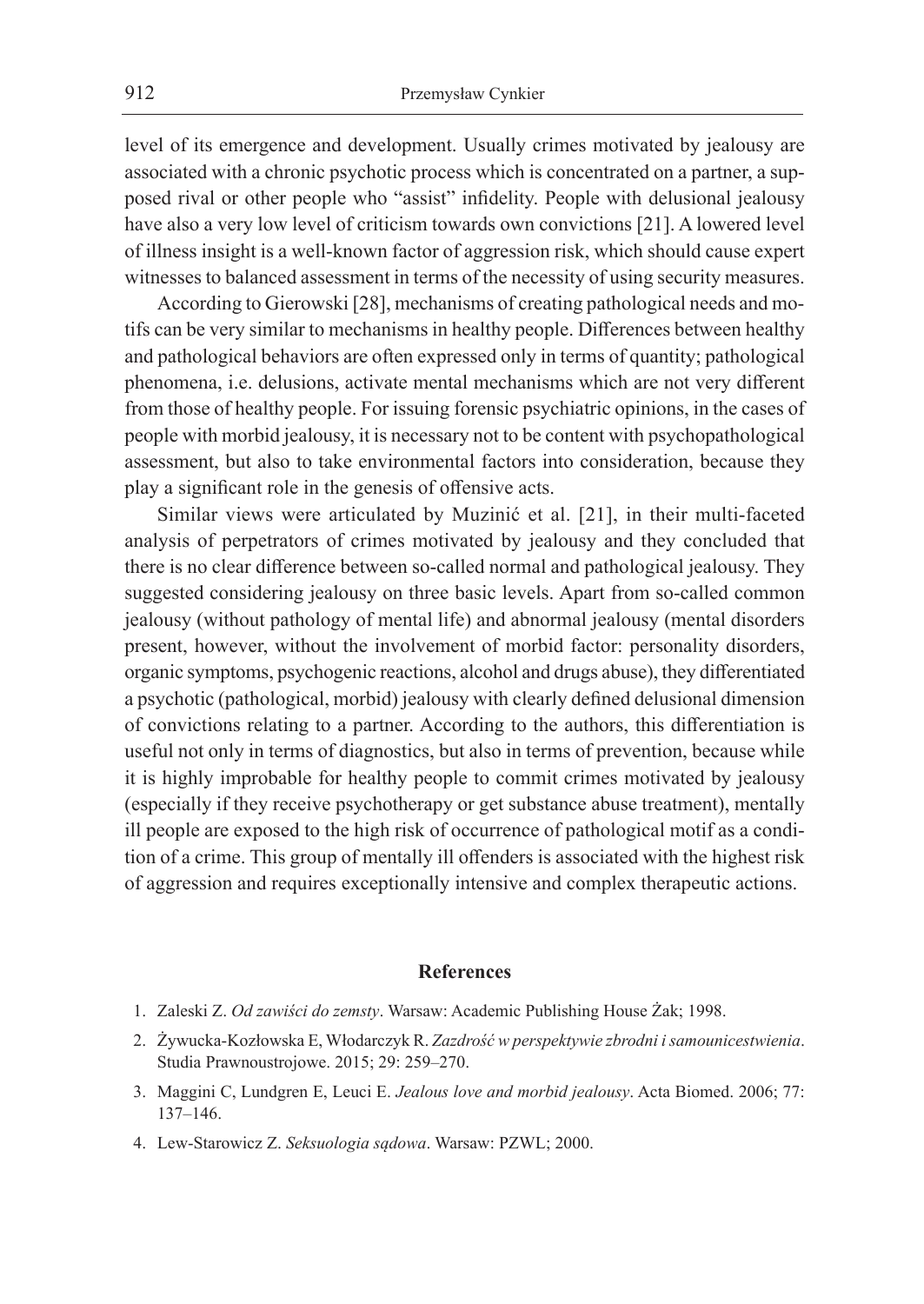- 5. Seeman MV. *Pathological jealousy: An interactive condition*. Psychiatry. 2016; 79: 379–388.
- 6. Batinic B, Duisin D, Barisic J. *Obsessive versus delusional jealousy*. Psychiatr. Danub. 2013; 25(3): 334–339.
- 7. Silva JA, Ferrari MM, Leong GB, Penny G. *The dangerousness of persons with delusional jealousy*. J. Am. Acad. Psychiatry Law. 1998; 26(4): 607–623.
- 8. Singh SK, Bhandari SS, Singh PK. *Phenomenology and predisposing factors of morbid jealousy in a psychiatric outdoor: A cross-sectional, descriptive study*. OJPAS; 2017. http://www. ojpas.org/.
- 9. DeSilva P. *Jealousy in couple relationships: Nature, assessment and therapy*. Behav. Res. Ther. 1997; 35: 973–985.
- 10. Graff-Radford J, Whitwell JL, Geda YE, Josephs KA. *Clinical and imaging features of Othello's syndrome*. Eur. J. Neurol. 2012; 19: 38–46.
- 11. Easton JA, Shackelford TK, Schipper LD. *Delusional disorder jealous type: How inclusive are the DSM-IV diagnostic criteria?* J. Clin. Psychol. 2008; 64: 264–275.
- 12. Schifferdecker M, Peters VH. *The origins of the concept of paranoia*. Psychiatr. Clin. North. 1995; 18: 231–249.
- 13. Soyka M, Schmidt P. *Prevalence of delusional jealousy in psychiatric disorders*. J. Forensic Sci. 2011; 56: 450–452.
- 14. Soyka M, Naber G, Völcker A. *Prevalence of delusional jealousy in different psychiatric disorders. An analysis of 93 cases*. Br. J. Psychiatry. 1991; 158: 549–553.
- 15. Graff-Radford J, Ahlskog JE, Bower JH, Josephs KA. *Dopamine agonists and Othello's syndrome*. Parkinson. Relat. Disord. 2010; 16: 680–682.
- 16. Cipriani G, Vedovello M, Nuti A, Fiorino di A. *Dangerous passion: Othello syndrome and dementia*. Psychiatry Clin. Neurosci. 2012; 66: 467–473.
- 17. Marazziti D, Poletti M, Dell'Osso L, Baroni S, Bonuccelli U. *Prefrontal cortex, dopamine, and jealousy endophenotype*. CNS Spectrums. 2012; 18: 1–9.
- 18. Takahashi H, Matsuura M, Yahata N, Koeda M, Suhara T, Okubo Y. *Men and women show distinct brain activations during imagery of sexual and emotional infidelity*. Neuroimage. 2006; 32: 1299–1307.
- 19. Michael A, Mirza S, Mirza KAH. *Morbid jealousy in alcoholism*. Br. J. Psychiatry. 1995; 167: 668–672.
- 20. Shrestha K, Rees DW, Rix KJ, Hore BD, Faragher EB. *Sexual jealousy in alcoholics*. Acta Psychiatr. Scand. 1985; 72: 283–290.
- 21. Muzinić L, Goreta N, Jukic V, Djordjevic V, Koic E, Herceg M. *Forensic importance of jealousy*. Coll Antropol. 2003; 27: 293–300.
- 22. Junginger J. *Command hallucinations and the prediction of dangerousness*. Psychiatr. Serv. 1995; 46: 911–914.
- 23. Silva JA, Leong GB, Weinstock R. *The dangerousness of persons with misidentification syndromes*. Bull. Am. Acad. Psychiatry Law. 1992; 20: 77–86.
- 24. Budyń-Kulik M. *Strona podmiotowa przestępstw polegających na pozbawieniu życia człowieka*. Warsaw: Institute of Justice; 2010.